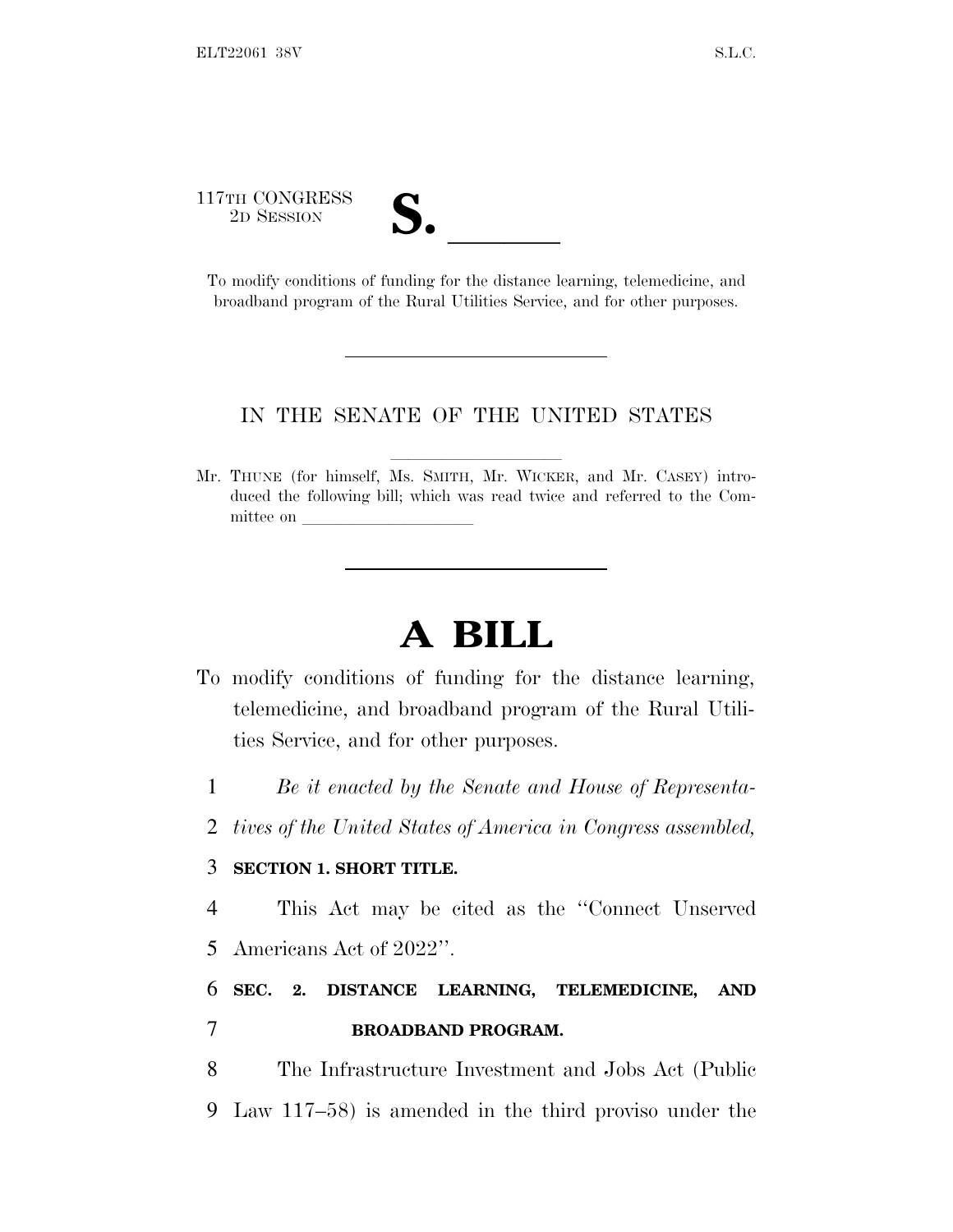heading ''DISTANCE LEARNING, TELEMEDICINE, AND BROADBAND PROGRAM'' under the heading ''RURAL UTIL- ITIES SERVICE'' under the heading ''RURAL DEVELOP- MENT PROGRAMS'' under the heading ''DEPART- MENT OF AGRICULTURE'' in title I of division J by striking ''50 percent'' and inserting ''80 percent''. **SEC. 3. COORDINATION WITH TREASURY DEPARTMENT ON DISTRIBUTION OF BROADBAND DEPLOY- MENT FUNDS.** (a) I<sup>N</sup> GENERAL.—Section 904(b) of division FF of the Consolidated Appropriations Act, 2021 (47 U.S.C. 1308(b)) is amended— 13 (1) in paragraph  $(1)(A)$ — (A) in clause (ii), by striking ''and'' at the end; and (B) by adding at the end the following: 17 ''(iv) the Department of the Treasury; and''; and  $(2)$  in paragraph  $(2)$ — (A) in subparagraph (B), by striking 21 ''and'' at the end; (B) in subparagraph (C), by striking the 23 period at the end and inserting "; and"; and (C) by adding at the end the following: